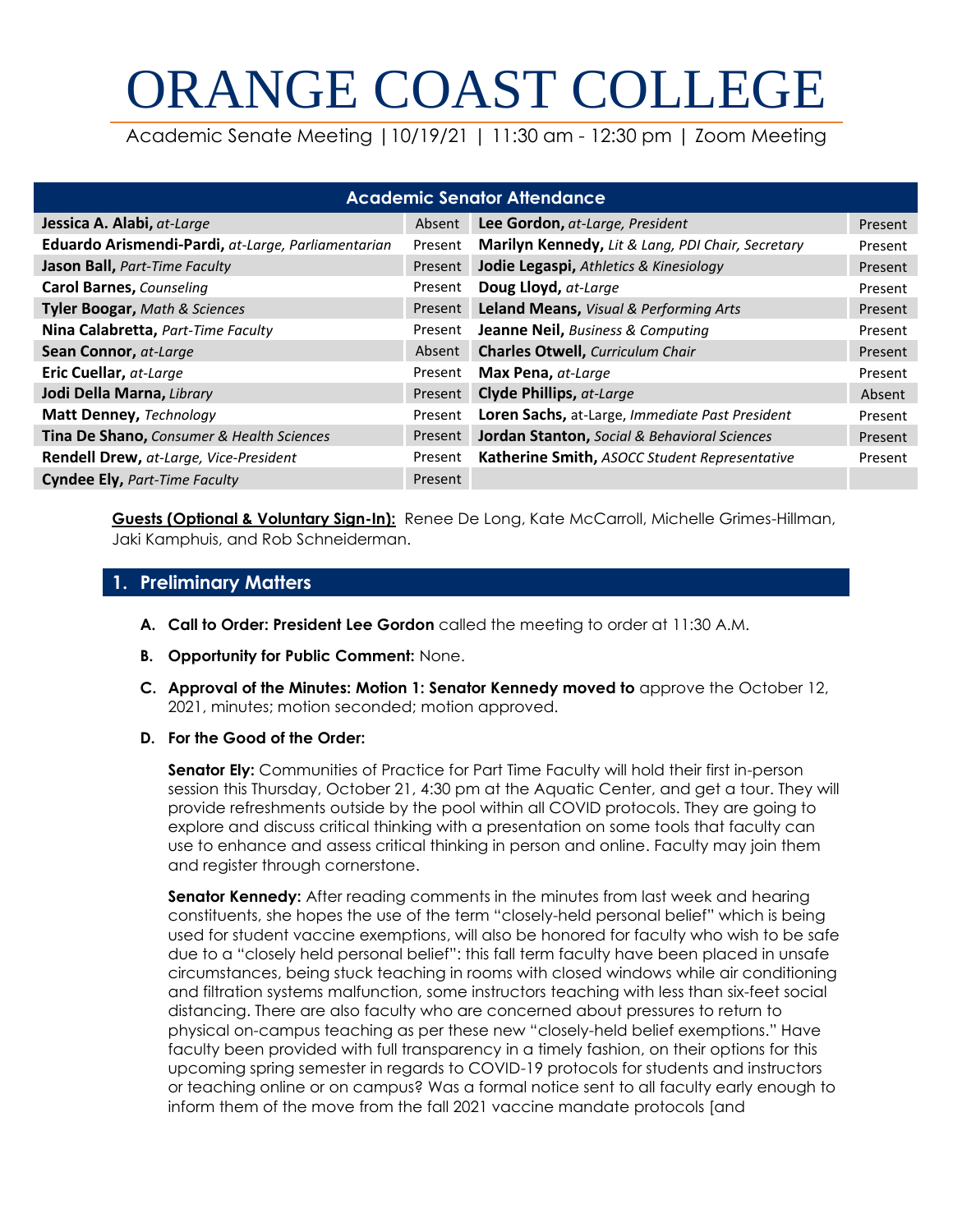medical/religious-only exemptions] to the Spring 2022 vaccine non-mandate with an additional "closely-held personal belief" exemption to release students from the vaccine mandate?

**Senator Neil:** The Professional Development Advisory Committee [PDAC—formerly Staff Development] met last week. They are looking for suggestions from faculty and classified for employee learning for 2021-2022 activities. PDAC created a Jamboard where they are placing ideas and others can add to it. They are actively seeking suggestions. There was an email from Rebecca Morgan to President Gordon this week talking about the task force on rewards and recognition; the goal of the task force is to conceptualize and propose employee recognition that eliminates barriers to participation and provides equitable opportunities across all wings. They are looking for one or two interested fulltime and part-time faculty to volunteer. The task force will meet once a month starting in October, fourth Wednesday, 10am, via Zoom. A call will be sent out.

**Senator Cuellar:** Reminded the Senate that the CLEEO Summit will be hosting Dr. Noguera tomorrow from 3-4 pm. He extended the invitation to faculty who would like to attend.

#### **2. Consent Agenda**

**Motion 2: Senator Drew** moved to approve the consent agenda: motion seconded; motion carried: **Hiring Committee for Instructor Biological Sciences (1-semester):** Hiring manager: Tara Giblin; faculty representatives: Chih Lew, Killi Elliott, Cherryl Baker.

**Senator Arismendi-Pardi:** Stated that he hopes these hiring committees are representative of the whole and they mirror the student body. He hopes that it is taking into consideration when they have hiring committees that they truly consider how does the committee reflect the students that they serve.

**Senator Pena:** Stated that he hopes that this hiring committee hires based on merit and merit only.

#### **3. Officer, Senator, & Committee Reports**

#### **A. President and Vice President's Report:**

**Vice President's Report – Rendell Drew:** Reported that he is one of the few faculty members who currently teaches on campus. He is teaching political science in the new Social Science and Literature and Language building and invited President Suarez to his classroom, so she stopped by to say "hello" and answer some questions in reference to returning to campus. The interaction was engaging. The Ribbon Cutting ceremony of the College Center building will be on Friday, October 29, 10 to 2 pm. Everyone is invited.

**President's Report – Lee Gordon:** Stated he was pleased that the Garrison Honors Program and the Journalism Department are working together on a very timely item, as many senators can remember that Mr. Fawcett and he organized an annual OCC environmental event, Green Coast Day. Because of the timeliness of the oil spill, they decided to put on an event in two weeks, a town hall event with Dr. Marcina's Honors American government class, Wednesday, October 27, 2:30 pm to 3:30 pm. There will be very distinguished speakers: the assembly member who represents the area that includes Orange Coast College, Cottie Petrie-Norris; the former Congressman from the district that includes Orange Coast College, representative Harley Rouda; the county supervisor, Katrina Foley; and *Los Angeles Times* columnist Michael Hiltzik. The event will be run by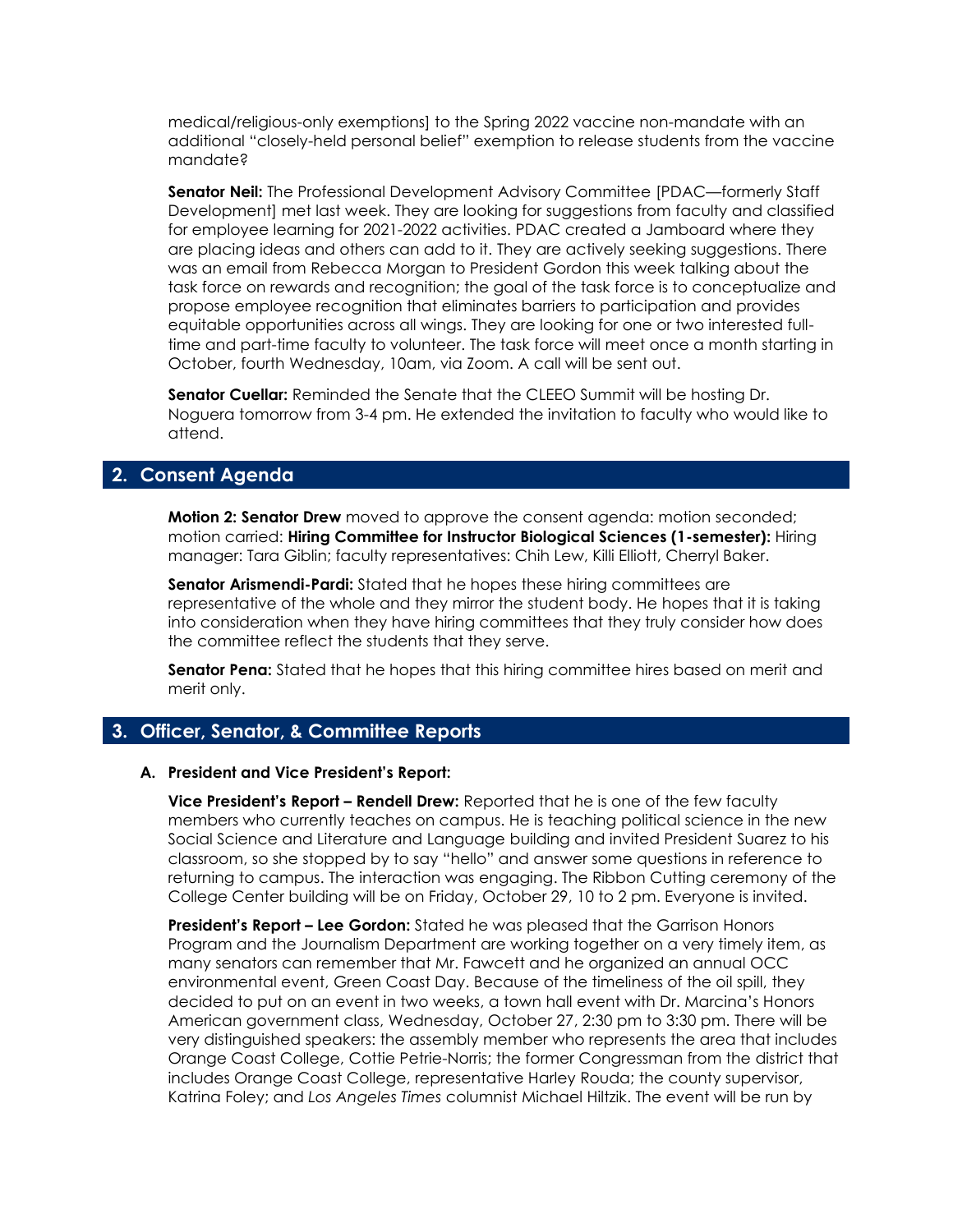students; the questions will all come from the students. They hope it is the first of what will be a series of events. An email will be going out with the Zoom link for the event.

- **B.** Union Bargaining Unit Report CFE President Rob Schneiderman stated that there was a little bit of misconception in the Senate's last discussion on the Board of Trustees resolution for vaccines or testing. The Union does not negotiate board policies and resolutions [Note: A "The Coast Community College District Board of Trustees unanimously adopted a COVID-19 vaccination mandate for students on August 24, 2021" [link.](https://www.cccd.edu/aboutus/novelcoronavirus/)] What the union does is negotiate the impacts and effects of those policies. What they are doing is negotiating how policy implementation may impact faculty. For example, What is a faculty member's responsibility when a student does not follow the guidelines and ends up in class? How will the District deal with faculty who are not vaccinated and the faculty that fail to follow the testing requirements that are in that Board resolution? etc. The union wants to make sure that the contract is followed as far as the processes that they have laid out in the contract. The union is not negotiating a vaccine mandate or a testing mandate but negotiating the impacts of that existing resolution.
- **C. Diversity, Equity, and Inclusiveness Initiatives –** Vice President Drew recognized colleagues like Senator Cuellar, Senator Arismendi-Pardi, and others at the IMC for organizing presentations through the Multicultural Center. They host excellent speakers. Those are great student enrichment/extra credit opportunities for students, as well.
- **D. Other Committee Reports:**

**Secretary's Report: Secretary Kennedy** reported that all of the Senate meetings are public and have audio recordings which can be accessed through the OCC Portal, in case there is any confusion about what somebody said at a meeting. Audio recordings may also be requested.

**Academic Rank Committee: Senator Sachs** reported that the application for academic rank advancement have gone put. A reminder will be going out towards the end of this week.

#### **4. New Business**

**A. Part-Time Discussion – Senator Jason Ball, Senator Nina Calabretta, Senator Cyndee Ely: Senator Ball:** The senators presented a written resolution, "Inclusiveness and Equity for Part-Time Faculty in College Governance" [Resolution #F-2021-2, the resolution was not annotated as moved or seconded], stating that there are many issues relating to part-time instructors, and the resolution contains those issues in its *whereases.* The resolution was introduced at this time to get feedback. Senator Ball reviewed and read the resolution on his screen to the Senate: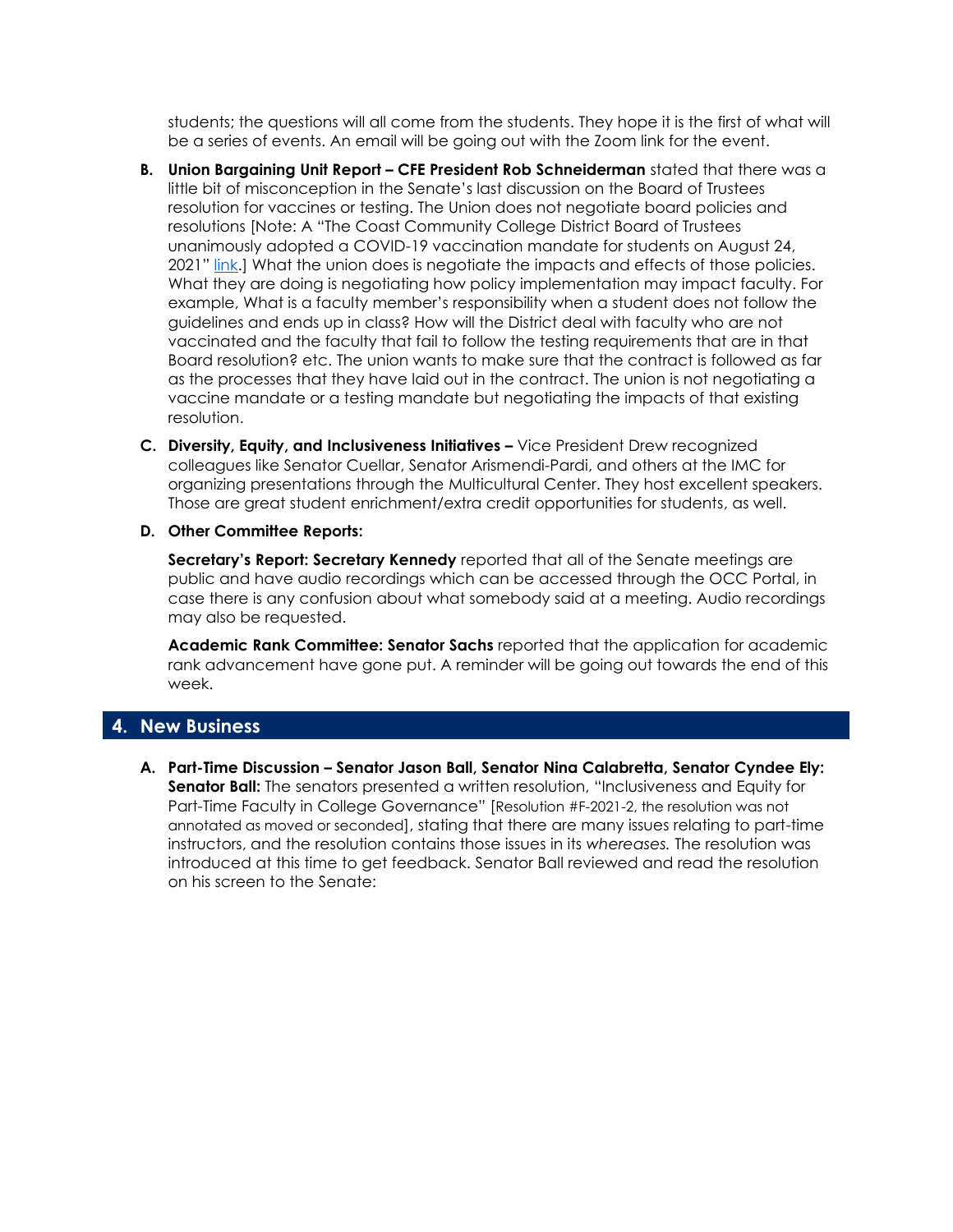Inclusiveness and Equity for Part-Time Faculty in College Governance Introduced by: The part-time senators (Jason Ball, Cyndee Ely, Nina Calabretta)

Whereas, part-time faculty are a vital and important part of Orange Coast College; and

Whereas, Orange Coast College uses a participatory governance model premised on acknowledgement that individuals, recognized constituencies, and the college as a whole benefit from governance that is diverse, inclusive, and equitable; and

Whereas, Whereas, part-time faculty may need to participate for reasons including, but not limited to, advocating on behalf of themselves and their students, expressing their investment in and care for their college community, and doing so within the context of a job market reality that privileges community participation in full-time hiring decisions; and

Whereas, recognizing part-time faculty are the sole professional constituency whose participation in college governance is uncompensated, meaning part-time faculty bear a unique cost in order to participate; and

Whereas, realities of macro level disparities of time and financial resources correlating with race, gender, class, parental status, and disability may amplify the unequal cost of part-time participation and further exacerbate challenges to equity and inclusiveness; and

Whereas, the compensation barrier to full equity and inclusion is not only an issue of fairness to part-time faculty but limits the benefits that Orange Coast College as a whole may receive from part-time faculty participation: be it therefore

Resolved, that the Academic Senate of Orange Coast College recognizes the fundamental issue of faimess, inclusiveness, and equity at stake in part-time faculty representation and participation; be it further

Resolved, that the Academic Senate of Orange Coast College requests that the relevant unions and campus administration work together to assign part-time faculty participation in formal college governance the same value as that of other professional constituencies.

**CFE Executive Director Fey:** Not only do part-time faculty not get compensated for participating in the Senate but it is quite conceivable that for them to do so, it would actually pull money out of their pocket. If they were offered an assignment that conflicted with a meeting time of a shared governance committee, they would have to turn that down that job offer to participate in shared governance.

**Senator Neil:** Supports the resolution one hundred percent. One of her very good friends is a part-time faculty member here at Orange Coast College and she likes to label this person as the best full-time part-time faculty that they have. This person is involved in multiple committees. This person teaches her classes. She has seen her in action for several years now and she does a lot more than many full-time faculty.

**Senator Kennedy:** Agrees with CFE Executive Director Fey and Senator Neil. She fully supports the resolution and stated that it is one of the best written resolutions she was seen in a long time. She was moved by the personal stories mentioned and shared a little of her personal story, as well. She understands how schools can change people's lives and when they return, those are the people we want to be leaders.

**Parliamentarian Arismendi-Pardi:** Reminded the resolution writers that the resolution needs to be moved and seconded.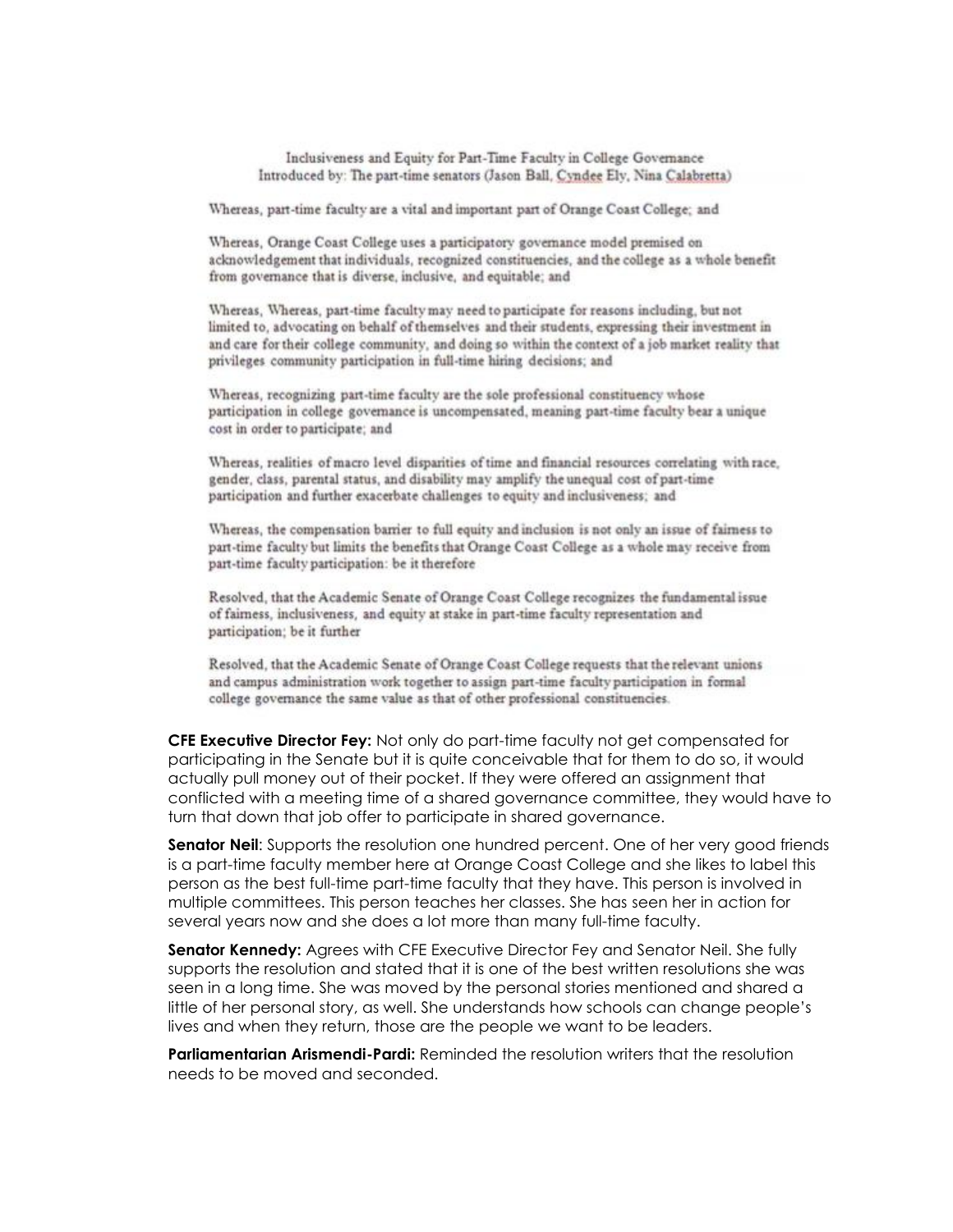**Senator Arismendi-Pardi:** Stated that he is a privileged man because he has the privilege that part-timers do not have. If a part-timer makes an opinion about a controversial issue, a dean will come the next day and say, "we don't have a class for you." If a full-timer makes a statement that "ruffles the feather," the worst thing that can happen is to get an email from a dean telling them that they are going to report them to HR. They do not tell them that they do not have a class the next semester. This is an issue of equity, fairness, and we need to do everything that we can so that our privilege is extended to part-timers who are just as qualified as full-timers.

**Senator Cuellar:** Would like to request an addition to the language of the resolution language in the paragraph addressing "realities of macro level disparities" that the word "ethnicity" be included along with the ones stated already that are race, gender, class, parental status, and disability. **Senator Ball** agreed to adding "ethnicity."

**Senator Drew:** Values the resolution and was a "freeway flyer" before and knows how much part-timers give to the college. He supports a full discussion of this resolution.

**CFE President Schneiderman:** Agrees with the resolution and thanked the part-time senators for bringing it forward. He mentioned that just last week they agreed with management to allot money to each Senate to all three colleges (\$3,000 per college) to make sure that the part-time representatives are compensated via stipend for serving. They do not believe that they should be working for free.

**President Gordon:** Asked the three part-time senators on the resolution if they wished to be referred to as the Part-Time Caucus. They agreed.

**Parliamentarian Arismendi-Pardi:** Recommends the resolution return next week with the recommended changes and then we can then make a motion.

**Senator Kennedy:** Suggested another addition to the language of the resolution, to add "age" to the fifth *whereas.* **Senator Ball** agreed to adding "age."

**President Gordon:** The resolution will be on the agenda next week.

**B. Dual Enrollment Discussion – Dr. Anna Hanlon:** Presented a document created by the Dual Enrollment workgroup. She provided a short background on the workgroup. Last spring, when she came to the Senate with Felipe Salazar to present a pilot program that they had put together in conjunction with the Orange County Department of Education, it became clear that based on the questions, there are different types of dual enrollment in the college. As people working on this, they reached out to other people who were doing this work and it resulted in them all coming together into this dual enrollment workgroup: this workgroup is made up of people who have been doing dual enrollment, concurrent enrollment, special administrative type work for OCC.

What they are trying to do is make it less confusing. For instance, President Gordon used to have dual enrollment with his International Business Program and if he wanted to start that up again, who does he go to? What office supports that? The workgroup wants to look at the different options, the existing structures at the college, and come up with a plan and structure to make this more transparent, more accessible to students, and more supportive of the faculty. In a nutshell, that is what the document represents. It is the workgroup's idea of the work that they will do to help get dual enrollment more consistent across the campus.

She is bringing it to the Senate since this comes over to the 10+1. First, to let the Senate know what is happening; second, to get its feedback on this document that she can take back to the workgroup. If anyone is interested in participating in the work of this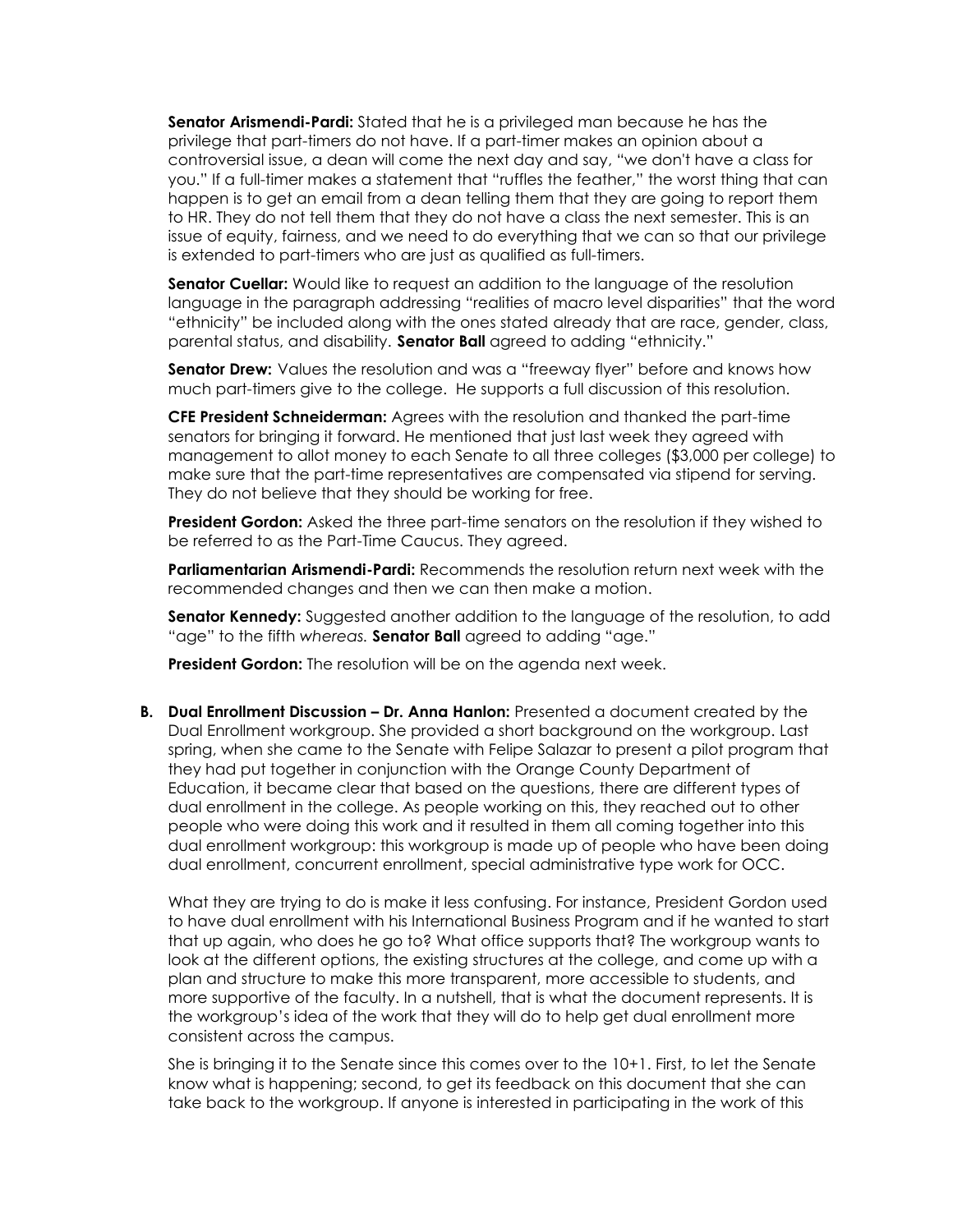dual enrollment, even though right now it is really informal, if they want to reach out to her, she will get them connected.

**Dr. Anna Hanlon**: Responding to a question for clarification, she explained that another way to look at it possibly is early college credit opportunities for high school students. It could be a variety of things. Right now, a high school student can come to OCC and enroll in its courses even without OCC's knowledge. That would be considered special admin, a type of dual enrollment, when a high school student is taking advantage of college courses and getting early college credit. There are a lot of possibilities in terms of making that little pipeline that connects the high school programs to the college's programs. In terms of equity and access if they think about the AP courses that parents have to pay a lot of money for on tests, if they would come to OCC, they can take the same course at no charge and get college credit at Orange Coast College and say, take a history or political science course. It is any time they provide access to high school students to earn early college credit.

**CFE President Schneiderman:** This is another example where the union does not negotiate the board policies, but the impacts. He explained that many of those classes are taught in high school campuses during their bell schedule. Throughout the District Golden West has a big program and they usually rely on high school instructors to teach those classes. The Senate would want to be involved with that.

**Dr. Anna Hanlon:** Explained that is CCAP-type of dual enrollment and that the "bell schedule" is only a little piece of the concurrent or dual enrollment. The pilot program they run had no high school during the bell skills schedule classes. They do not want people to "pigeonhole" this to be only the during the bell scheduled type courses only. That is one way to do it and that has a whole set of union negotiations. The CCAP's and MOUs are through the District and through the Vice President's Office.

**CFE President Schneiderman:** They work on the negotiations for those faculty to get evaluated, even though they are usually in a different union during the bell schedule and how they are placed or not placed on the priority assignment list. Currently they are not placing the faculty who are doing dual enrollment on the part-time assignment List.

**President Gordon:** Many parents had children taking classes at Orange Coast College while they were high school students either after school during the academic year or during the summer. It does have the result that you mentioned, which is when they transfer to university with a leg up in terms of the credit. It is sort of informal on everybody's part, and we as a college have not had a procedure realized yet and see this as an opportunity to expand enrollment.

**Dr. Anna Hanlon:** Explained that the parents that have knowledge to be able to navigate have an advantage over the parents that might not have that knowledge. They are promoting dual enrollment or the ad hoc type of situation when students go to college and enroll in the class. It is an informal type of process.

**Senator Lloyd:** Asked if the workgroup is faculty led and if so, has it gone through the Senate so they can see the scope of the committee and the constitution.

**Dr. Anna Hanlon:** Emphasized that this just a workgroup not a committee. The constitution of this workgroup are the people that have been doing this work on their own. Felipe Salazar is in the workgroup, his counselor Caitlin who has been doing a lot of the onboarding of the students is in the workgroup, Lisa Knuppel, Elaine, and others. Career Education has been doing some dual enrollment work. The individuals who have just been "ad hoc" doing that work are the people in the workgroup. What the workgroup is trying to do is to create a structure that they would then bring to the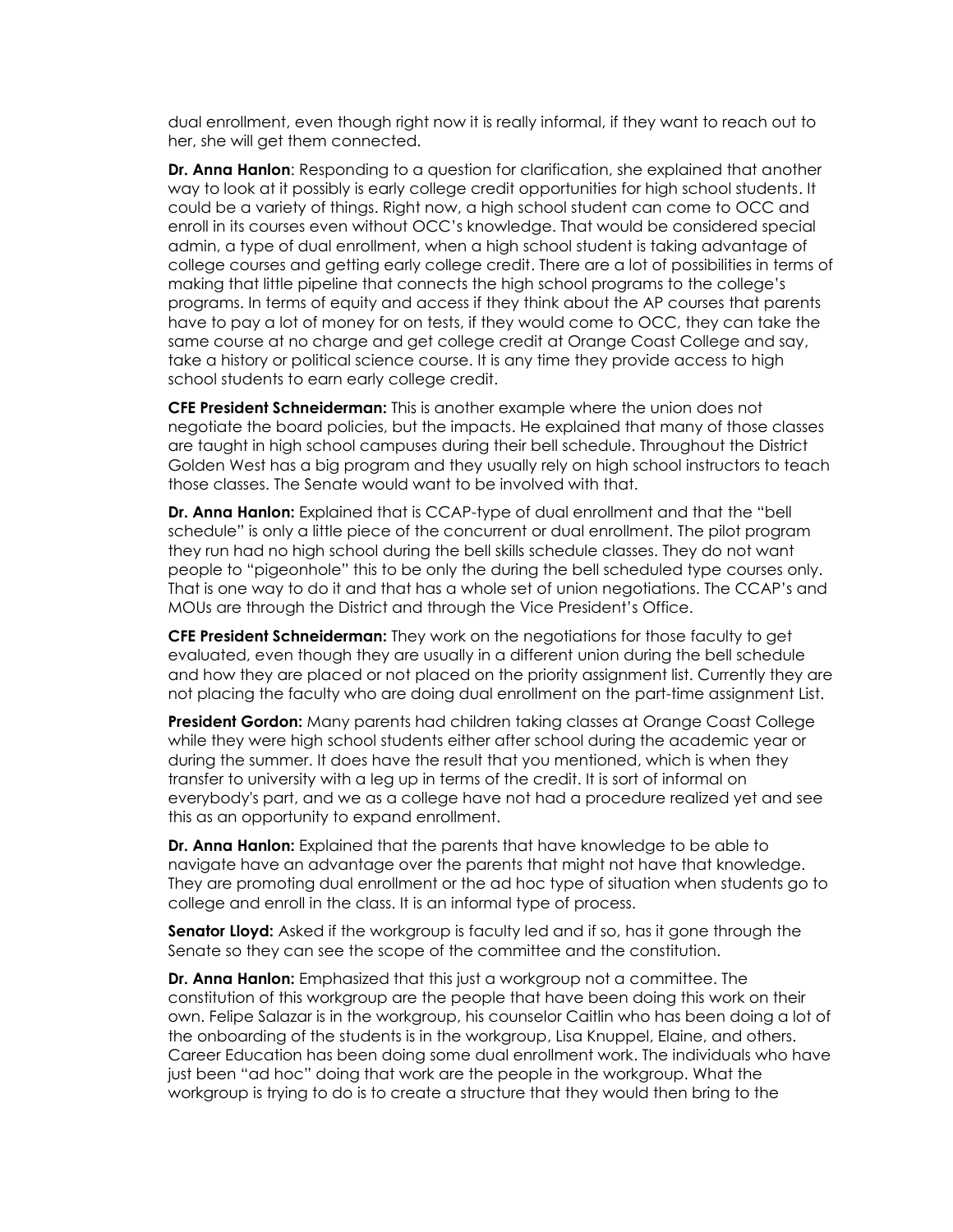Senate. That is what the document outlines in terms of the work of the workgroup. It is to operationalize and provide organization to dual enrollment. Dr. Hanlon asked for feedback with regards to the action plan of the work group.

**Senator Kennedy:** Had concerns about faculty involvement, as well. Usually, workgroups are terms that are used for non-faculty focus groups with administrators, classified, and other people, sometimes students on them, as well. It might be interesting for the Senate to consider the makeup of this workgroup in terms of representation. The second thing was about PDI or professional growth opportunities for this issue. Via PDI, full-Time faculty can apply for conference funding at up to \$1,800 per year, per faculty member. The administration has approved several physical conferences but has not yet indicated their formal policy for doing so. Salary advancement credits would be available as well, probably via independent study. This is a great opportunity that people can apply to for conferences or salary advancement credits via independent study.

**President Gordon:** Asked if there is a budgetary estimate if the college systemized and prioritized increasing dual enrollment.

**Dr. Anna Hanlon:** They currently have about two hundred enrollments in the fall. She will bring a written document about this.

**Senator Sachs:** In the summer, they did one and they had over fifty students, so there is opportunity.

**Senator 5:** Asked if she is asking for faculty to represent the workgroup.

**Dr. Anna Hanlon:** Stated that there are faculty currently sitting in the workgroup but if the Senate would like to have a Senate representative, that would be great. She will go back to the workgroup and continue with the work. When they have another product, she will bring that back to the Senate.

#### **C. Board Policies and Administrative Procedures Feedback – Senator Marilyn Kennedy**

The BP and AP copyright policies, **3710 Securing of Copyright** and **3750 Use of Copyrighted Materials**, were written under the consultation and advisement of a copyright attorney.

The **AP and BP 7160 Professional Development** policies are going to have some very minor revisions to clarify what sections refer to classified and which to management.

**AP 5210 Communicable Diseases - Students:** Last week, she got a very detailed email asking if there was a way, they could incorporate language into the policy that would be able to clarify to professors what they could do to keep sick students out of their classrooms. She was told that that kind of language could not be incorporated. She is not sure if it was because of the language proposed or the idea behind it. She had gotten a couple other questions about that very same issue. What is added is coverage language in case the board themselves wants to make a statement about mandates or lack of mandates on their own. This releases them from having to 100% rely on somebody else or another entity. If anyone would like to share any ideas or has questions, reach out to her.

#### **5. Adjournment of the Regular Meeting**

**President Gordon** adjourned the meeting at 12:21 p.m.